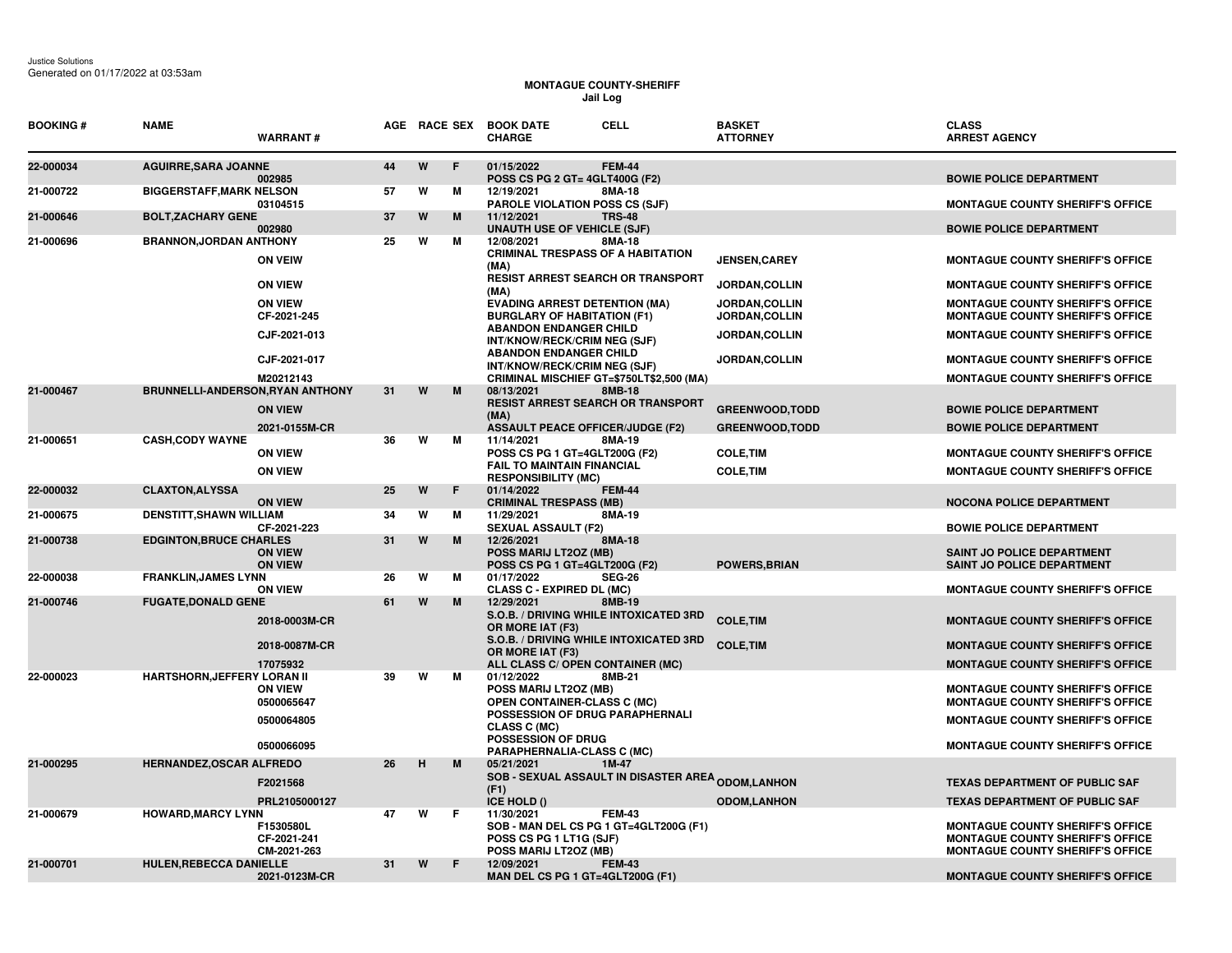| 21-000747 | <b>MCGEE, KEVIN SCOTT</b>     | <b>ON VIEW</b>                                                                                                         | 50 | W | м | 12/30/2021<br>8MB-21<br>AGG ASSAULT DATE/FAMILY/HOUSE<br>W/WEAPON (F1)                                                                                                                                                                                                                                                                                                                                                                                                                                                |                                           | <b>BOWIE POLICE DEPARTMENT</b>                                                                                                                                                                                                                |
|-----------|-------------------------------|------------------------------------------------------------------------------------------------------------------------|----|---|---|-----------------------------------------------------------------------------------------------------------------------------------------------------------------------------------------------------------------------------------------------------------------------------------------------------------------------------------------------------------------------------------------------------------------------------------------------------------------------------------------------------------------------|-------------------------------------------|-----------------------------------------------------------------------------------------------------------------------------------------------------------------------------------------------------------------------------------------------|
| 21-000741 | <b>MCMAHON, JEFFREY WAYNE</b> | 05038606                                                                                                               | 46 | W | M | 12/27/2021<br>8MB-21<br><b>PAROLE VIOLATION (SJF)</b>                                                                                                                                                                                                                                                                                                                                                                                                                                                                 |                                           | <b>MONTAGUE COUNTY SHERIFF'S OFFICE</b>                                                                                                                                                                                                       |
| 21-000744 | <b>MONEY, WESLEY FRANKLIN</b> | <b>ON VIEW</b><br><b>ON VIEW</b><br><b>ON VIEW</b><br><b>ON VIEW</b>                                                   | 25 | W | м | 12/29/2021<br><b>SEG-25</b><br><b>EVADING ARREST DETENTION (MA)</b><br>POSSESSION OF STOLEN PROPERTY (MB)<br>FRAUD USE/POSS IDENTIFYING INFO #<br><b>ITEMS 5LT10 (F3)</b><br><b>POSS DANGEROUS DRUG (MA)</b>                                                                                                                                                                                                                                                                                                          |                                           | <b>BOWIE POLICE DEPARTMENT</b><br><b>BOWIE POLICE DEPARTMENT</b><br><b>BOWIE POLICE DEPARTMENT</b><br><b>BOWIE POLICE DEPARTMENT</b>                                                                                                          |
| 22-000011 | <b>NAIL, AARON EUGENE JR</b>  | 2021-0142M-CR                                                                                                          | 37 | W | M | CAPIAS/MTP-POSS CS PG 1 LT1G (SJF)<br>01/06/2022<br>8MA-19                                                                                                                                                                                                                                                                                                                                                                                                                                                            |                                           | <b>BOWIE POLICE DEPARTMENT</b>                                                                                                                                                                                                                |
| 22-000022 | <b>NEISS, JERRY ALAN</b>      | <b>ON VIEW</b>                                                                                                         | 35 | W | м | POSS CS PG 1 GT=1GLT4G (F3)<br>01/12/2022<br>8MA-21                                                                                                                                                                                                                                                                                                                                                                                                                                                                   |                                           | <b>BOWIE POLICE DEPARTMENT</b>                                                                                                                                                                                                                |
|           |                               | F20212625                                                                                                              |    |   |   | FAIL TO COMPLY SEX OFF DUTY TO REG<br>LIFE/ANNUAL (F3)                                                                                                                                                                                                                                                                                                                                                                                                                                                                |                                           | <b>MONTAGUE COUNTY SHERIFF'S OFFICE</b>                                                                                                                                                                                                       |
| 21-000266 | <b>SANDERS, LANE JOSEPH</b>   | 2020-0133M-CR<br>2020-0134M-CR<br><b>ON VIEW</b>                                                                       | 25 | W | M | 05/07/2021<br>8MB-18<br>MTP - POSS CS PG 1 GT=4GLT200G (F2)<br>MTP - EVADING ARREST DETENTION W/VEH Williams, Roger<br>OR WATERCRAFT (SJF)<br>RESIST ARREST SEARCH OR TRANSPORT<br>(MA)                                                                                                                                                                                                                                                                                                                               | <b>WILLIAMS, ROGER</b><br>Williams, Roger | <b>BOWIE POLICE DEPARTMENT</b><br><b>BOWIE POLICE DEPARTMENT</b><br><b>BOWIE POLICE DEPARTMENT</b>                                                                                                                                            |
| 22-000037 | <b>SKINNER, STEVE RAY</b>     | 002979<br>002978<br>002977<br>002976                                                                                   | 50 | W | м | 01/17/2022<br><b>SEG-23</b><br>POSS DANGEROUS DRUG (MA)<br><b>POSS DANGEROUS DRUG (MA)</b><br><b>POSS DANGEROUS DRUG (MA)</b><br><b>POSS DANGEROUS DRUG (MA)</b>                                                                                                                                                                                                                                                                                                                                                      |                                           | <b>MONTAGUE COUNTY SHERIFF'S OFFICE</b><br><b>MONTAGUE COUNTY SHERIFF'S OFFICE</b><br><b>MONTAGUE COUNTY SHERIFF'S OFFICE</b><br>MONTAGUE COUNTY SHERIFF'S OFFICE                                                                             |
| 21-000709 | SMITH, CACIA ALEXANDRIA       | CJF-2021-014                                                                                                           | 27 | W | F | 12/14/2021<br><b>FEM-44</b><br><b>ABANDON ENDANGER CHILD</b><br>INT/KNOW/RECK/CRIM NEG (SJF)                                                                                                                                                                                                                                                                                                                                                                                                                          | <b>MARSH,LEE ANN</b>                      | <b>MONTAGUE COUNTY SHERIFF'S OFFICE</b>                                                                                                                                                                                                       |
|           |                               | CJF-2021-016                                                                                                           |    |   |   | <b>ABANDON ENDANGER CHILD</b><br>INT/KNOW/RECK/CRIM NEG (SJF)                                                                                                                                                                                                                                                                                                                                                                                                                                                         | <b>MARSH,LEE ANN</b>                      | <b>MONTAGUE COUNTY SHERIFF'S OFFICE</b>                                                                                                                                                                                                       |
| 21-000668 | <b>SMITH, COBY WAYNE</b>      | 2021-0004 M-CR<br>CR22015-3<br>CR-80381-3<br>CR-22019-5                                                                | 33 | W | м | 11/25/2021<br>8MA-18<br><b>MOTION TO REVOKE TAMP FAB PHYS</b><br><b>EVIDENCE W/ INT IMPAIR (F3)</b><br>PROBATION VIOLATION ASSAULT FAM/MEM<br><b>IMPEED BREATH (SJF)</b><br>PROBATION VIOLATION POSS CS PG 3 LT<br>28G (SJF)<br>PROBATION VIOLATION CREDIT CARD OR<br><b>DEBIT CARD ABUSE (SJF)</b>                                                                                                                                                                                                                   | <b>ALLEN,LAUREN</b>                       | <b>MONTAGUE COUNTY SHERIFF'S OFFICE</b><br><b>MONTAGUE COUNTY SHERIFF'S OFFICE</b><br><b>MONTAGUE COUNTY SHERIFF'S OFFICE</b>                                                                                                                 |
| 22-000026 | <b>STEWART, SILVER SHADOW</b> | <b>ON VIEW</b><br><b>ON VIEW</b><br><b>ON VIEW</b><br><b>ON VIEW</b><br><b>ON VIEW</b>                                 | 25 | W | M | 01/14/2022<br>8MB-21<br>MAN DEL CS PG 2 OR 2-A GT=4GLT400G (F1)<br>POSS MARIJ GT4OZLT=5LBS (SJF)<br>THEFT PROP GT=\$2,500LT\$30K (SJF)<br>MAN DEL CS PG 1 GT=1GLT4G (F2)<br><b>IMPERSONATE PUBLIC SERVANT (F3)</b>                                                                                                                                                                                                                                                                                                    |                                           | <b>MONTAGUE COUNTY SHERIFF'S OFFICE</b><br><b>MONTAGUE COUNTY SHERIFF'S OFFICE</b><br><b>MONTAGUE COUNTY SHERIFF'S OFFICE</b><br><b>MONTAGUE COUNTY SHERIFF'S OFFICE</b><br><b>MONTAGUE COUNTY SHERIFF'S OFFICE</b>                           |
| 21-000695 | <b>TRICE, DAVID JOEL</b>      | 2019-0113M-CR                                                                                                          | 51 | W | м | 12/07/2021<br><b>TRS-48</b><br><b>MOTION TO REVOKE COMMUNITY</b><br>SUPERVISION-POSS S PG GT 1 LT 4G ()                                                                                                                                                                                                                                                                                                                                                                                                               | <b>MARSH,LEE ANN</b>                      | <b>MONTAGUE COUNTY SHERIFF'S OFFICE</b>                                                                                                                                                                                                       |
| 22-000013 | <b>WEST.DANIEL RANDALL</b>    | F2022 2643<br>19930-01<br>19930-02<br>21711-01<br>21711-02<br>21711-03<br>21711-04<br>21711-05<br>21711-06<br>21711-07 | 48 | W | M | 01/06/2022<br>8MA-19<br>POSS CS PG 1 LT1G DRUG FREE ZONE (F3)<br><b>FAILED TO MAINTAIN FINANCIAL</b><br><b>RESPONSIBILITY-CLASS C (MC)</b><br>DRVING WHILE LICENSE INVALID-CLASS C<br>(MC)<br>DRIVING WHILE LICENSE INAVLID -CLASS C<br>(MC)<br>DEFECTIVE TAIL LAMPS-CLASS C (MC)<br><b>FAILED TO MAINTAIN FINANCIAL</b><br><b>RESPONSIBILITY-CLASS C (MC)</b><br><b>EXPIRED REGISTRATION-CLASS C (MC)</b><br><b>OPERATE MOTOR VEHICLE WITHOUT</b><br><b>PLATES-CLASS C (MC)</b><br>DEFECTIVE HEAD LAMPS-CLASS C (MC) |                                           | <b>MONTAGUE COUNTY SHERIFF'S OFFICE</b><br><b>MONTAGUE CC</b><br><b>MONTAGUE CC</b><br><b>MONTAGUE CC</b><br><b>MONTAGUE CC</b><br><b>MONTAGUE CC</b><br><b>MONTAGUE CC</b><br><b>MONTAGUE CC</b><br><b>MONTAGUE CC</b><br><b>MONTAGUE CC</b> |